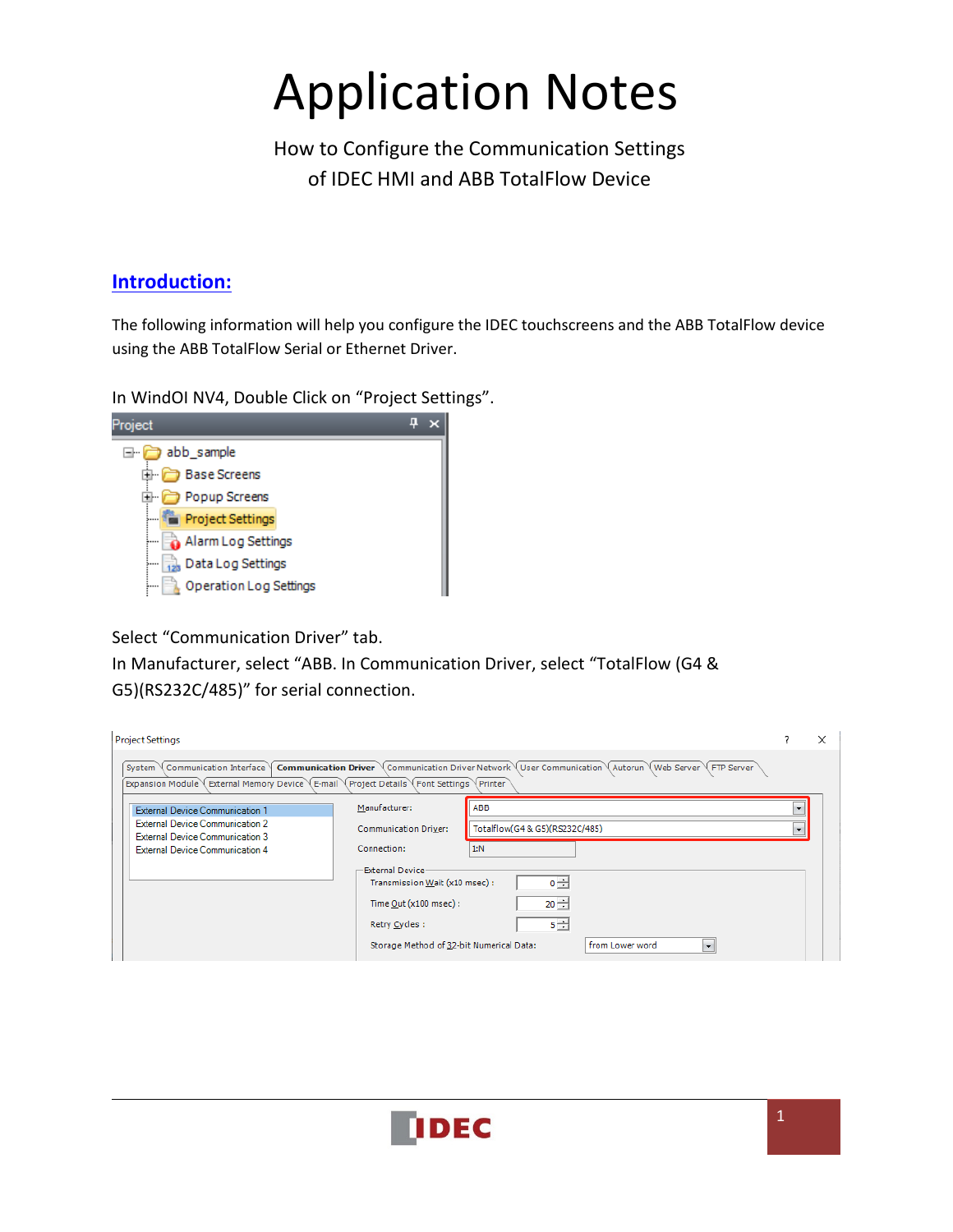#### Or, select "TotalFlow (G4 & G5)(Ethernet)" for Ethernet connection.

| <b>Project Settings</b>                                                                                                             |                                                          |                                                                                                                                                       |         |  |
|-------------------------------------------------------------------------------------------------------------------------------------|----------------------------------------------------------|-------------------------------------------------------------------------------------------------------------------------------------------------------|---------|--|
| Communication Interface<br>System<br>Expansion Module \ External Memory Device \ E-mail \ Project Details \ Font Settings \ Printer |                                                          | <b>Communication Driver</b> $\sqrt{C}$ Communication Driver Network User Communication $\sqrt{C}$ Autorun $\sqrt{C}$ Web Server $\sqrt{C}$ FTP Server |         |  |
| <b>External Device Communication 1</b>                                                                                              | Manufacturer:                                            | ABB                                                                                                                                                   |         |  |
| <b>External Device Communication 2</b><br><b>External Device Communication 3</b>                                                    | <b>Communication Driver:</b>                             | Totalflow(G4 & G5)(Ethernet)                                                                                                                          | $\cdot$ |  |
| <b>External Device Communication 4</b>                                                                                              | Connection:                                              | 1:N                                                                                                                                                   |         |  |
|                                                                                                                                     | <b>External Device</b><br>Transmission Wait (x10 msec) : | $0 -$                                                                                                                                                 |         |  |
|                                                                                                                                     | Time $Out(x100$ msec):                                   | $20 -$                                                                                                                                                |         |  |
|                                                                                                                                     | Retry Cycles:                                            | $5 -$                                                                                                                                                 |         |  |
|                                                                                                                                     | Storage Method of 32-bit Numerical Data:                 | from Lower word<br>$\cdot$                                                                                                                            |         |  |

Note, make sure to follow the External Device settings values "for serial or ethernet connection" as shown below.

- a) Set the "Transmission Wait" value larger than "Unkey delay" value in PCCU.
- b) Set the "Time Out" value larger than "Response Delay" value in PCCU.
- c) Retry Cycles and Storage Method can be set as a default.

| <b>Project Settings</b>                                                          |                                                                                                                                                 |                                                                                                              |                          |  |
|----------------------------------------------------------------------------------|-------------------------------------------------------------------------------------------------------------------------------------------------|--------------------------------------------------------------------------------------------------------------|--------------------------|--|
| Communication Interface<br>System                                                |                                                                                                                                                 | Communication Driver \ Communication Driver Network \ User Communication \ Autorun \ Web Server \ FTP Server |                          |  |
| <b>External Device Communication 1</b>                                           | Manufacturer:                                                                                                                                   | ABB                                                                                                          | $\blacktriangledown$     |  |
| <b>External Device Communication 2</b><br><b>External Device Communication 3</b> | <b>Communication Driver:</b>                                                                                                                    | Totalflow(G4 & G5)(RS232C/485)                                                                               | $\overline{\phantom{a}}$ |  |
| <b>External Device Communication 4</b>                                           | Connection:                                                                                                                                     | 1:N                                                                                                          |                          |  |
|                                                                                  | <b>External Device</b><br>Transmission Wait (x10 msec) :<br>Time Out (x100 msec) :<br>Retry Cycles:<br>Storage Method of 32-bit Numerical Data: | $42 - 1$<br>$42 -$<br>5년<br>from Lower word<br>۰                                                             |                          |  |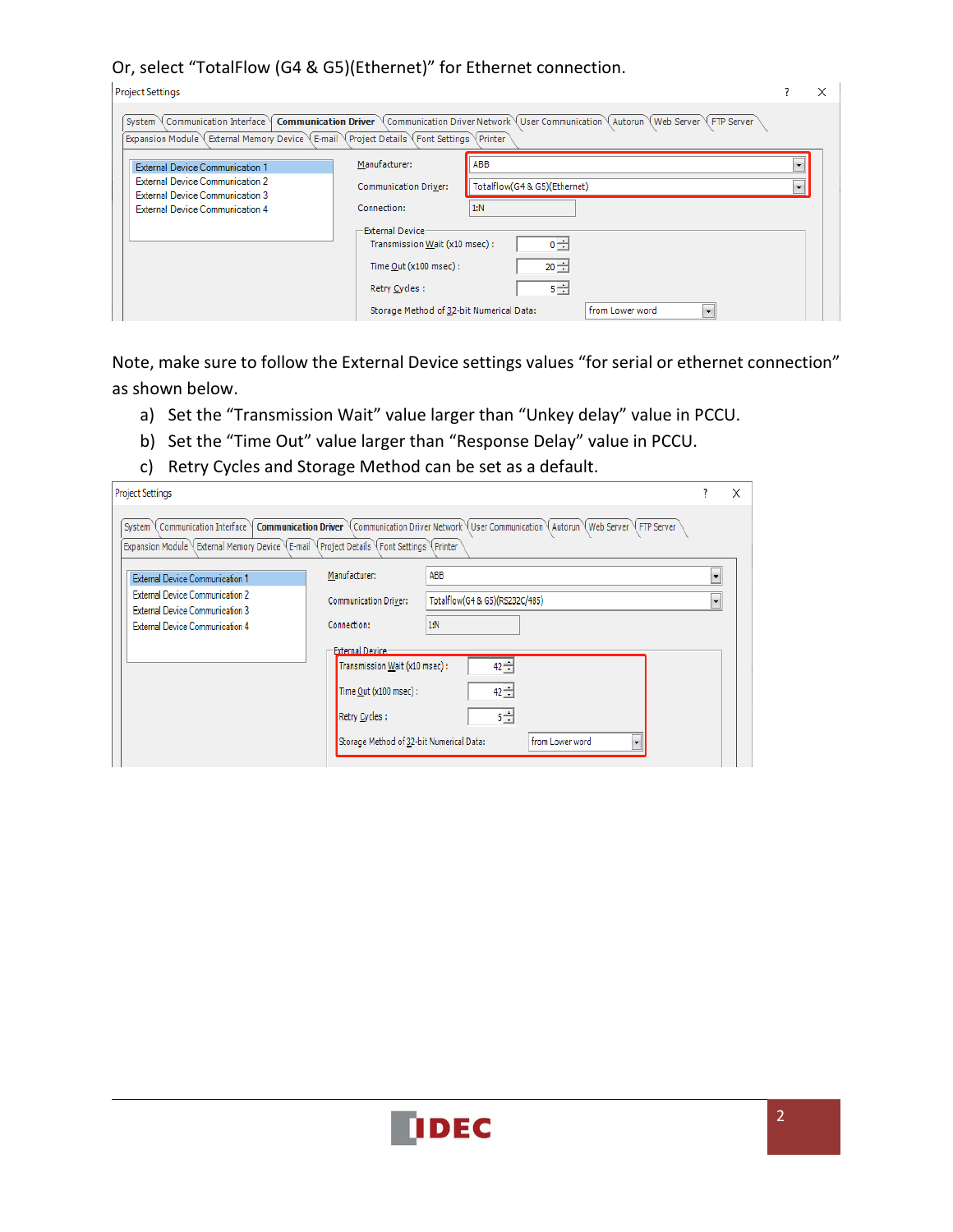#### **PCCU Settings (for reference only):**

|                       |                         |                 |                              |              | Serial port settings |              |              |  |
|-----------------------|-------------------------|-----------------|------------------------------|--------------|----------------------|--------------|--------------|--|
| Port description:     |                         | Generic Com App |                              |              | Baud:                | 9600         | $\checkmark$ |  |
| Protocol:             | <b>Totalflow Remote</b> |                 | $\checkmark$                 |              | Parity:              | None         | $\checkmark$ |  |
| RBAC:                 | <b>Disable</b>          |                 |                              | $\checkmark$ | Data bits:           | 8            | $\checkmark$ |  |
| Port used by: Unknown |                         |                 |                              |              | Stop bits:           | $\mathbf{1}$ | $\checkmark$ |  |
|                       |                         | Listen cycle:   | $\overline{0}$               | $\checkmark$ | Interface:           | <b>RS232</b> | $\checkmark$ |  |
|                       |                         |                 |                              |              |                      |              |              |  |
|                       |                         |                 | <b>Timeouts &amp; Delays</b> |              |                      |              |              |  |
| Ack timeout (s):      |                         | 10              |                              |              | Xmit key delay (ms): |              | 420          |  |
|                       | Response delay (ms):    | 40              |                              |              | Unkey delay (ms):    |              | 40           |  |
|                       |                         |                 |                              |              | Power up delay (ms): |              | 80           |  |

Next, in WindOINV4 - Project Settings, go to "Communication Interface" tab. If your driver is serial communications, the Interface Settings: "Baud Rate", "Data Bits", "Stop Bits", "Parity" and "Serial Interface" must be the same as PCCU settings.

The Data Bits needs to be set to 8. If 7 is set, the communication error will be occurred.

| Interface<br>COM1<br>COM <sub>2</sub><br>Ethernet | <b>Function</b><br><b>External Device Communication 1</b>                                | Function:            |                         |                                        |              |                          |  |
|---------------------------------------------------|------------------------------------------------------------------------------------------|----------------------|-------------------------|----------------------------------------|--------------|--------------------------|--|
|                                                   |                                                                                          |                      |                         | <b>External Device Communication 1</b> |              | ¥                        |  |
|                                                   |                                                                                          | <b>Baud Rate:</b>    |                         | 9600                                   |              | $\overline{\phantom{a}}$ |  |
|                                                   | N/A                                                                                      |                      |                         |                                        |              |                          |  |
|                                                   | ÷                                                                                        | Data Bits:           |                         | 8                                      |              | ٠                        |  |
| Protocol1                                         | N/A                                                                                      | Stop Bits:           |                         | 1                                      |              | $\overline{\phantom{a}}$ |  |
| Protocol <sub>2</sub>                             | N/A                                                                                      |                      |                         |                                        |              |                          |  |
| Protocol3                                         | N/A                                                                                      | Parity:              |                         | None                                   |              | ,                        |  |
| Protocol4                                         | N/A                                                                                      | <b>Flow Control:</b> |                         | None                                   |              | ¥                        |  |
| Protocol5                                         | N/A                                                                                      |                      |                         |                                        |              |                          |  |
| Protocol6                                         | N/A                                                                                      | Serial Interface:    |                         | <b>RS232C</b>                          |              | $\bar{\phantom{a}}$      |  |
| Protocol7                                         | N/A                                                                                      |                      |                         |                                        |              |                          |  |
| USB2(USB-A)                                       | N/A                                                                                      |                      |                         |                                        |              |                          |  |
| USB1(USB-B)                                       | Printer                                                                                  |                      |                         |                                        |              |                          |  |
| Port description:<br>Protocol:                    | <b>PCCU Settings (for reference only):</b><br>Generic Com App<br><b>Totalflow Remote</b> | ◡                    | <b>Baud:</b><br>Parity: | Serial port settings<br>9600<br>None   | $\checkmark$ |                          |  |
| RBAC:                                             | <b>Disable</b>                                                                           | $\checkmark$         | Data bits:              | 8                                      | $\checkmark$ |                          |  |
| Port used by: Unknown                             |                                                                                          |                      | Stop bits:              | $\mathbf{1}$                           | v            |                          |  |

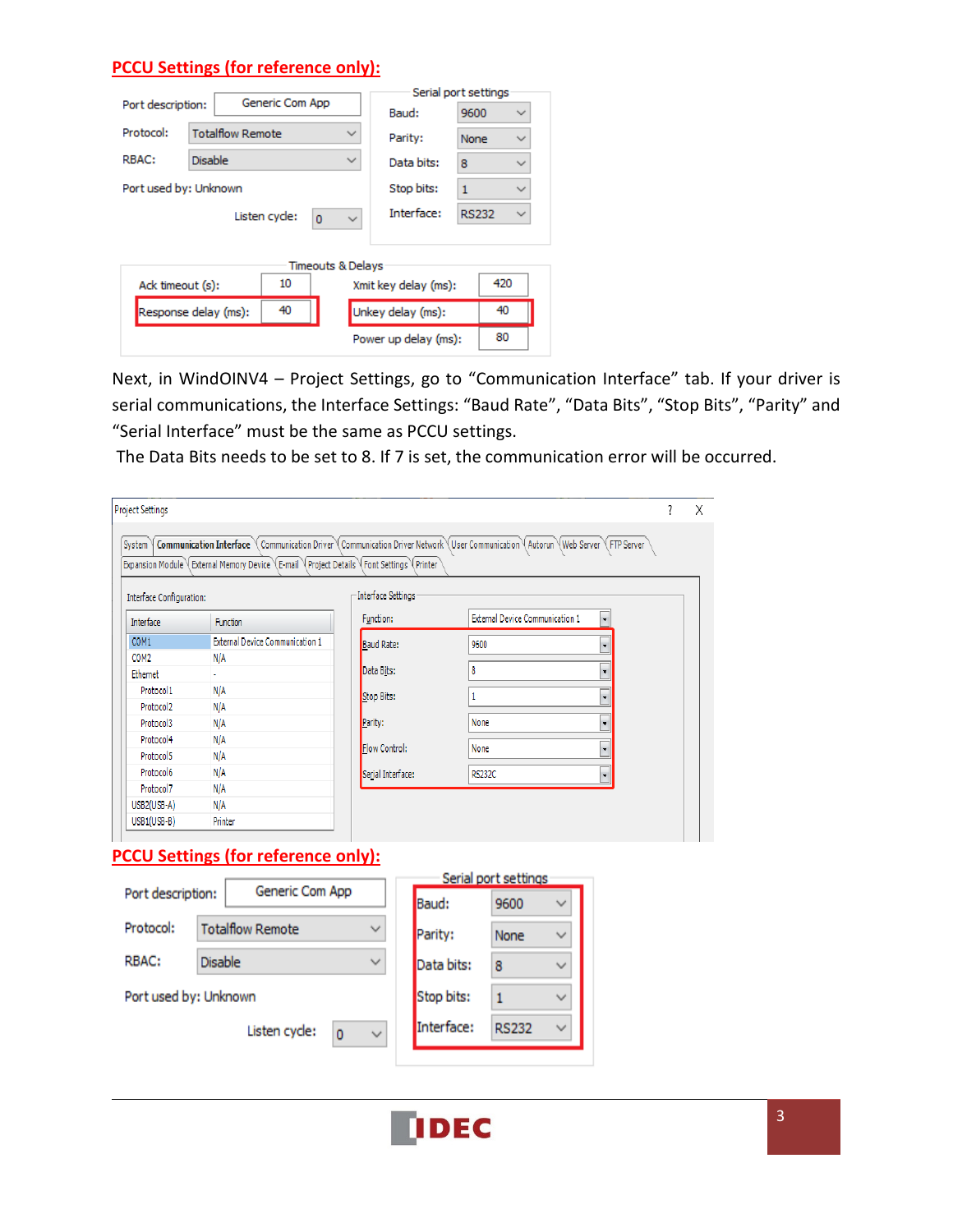If your driver is ethernet connection, enter your HMI IP address, Subnet Mask in the boxes below.

| Interface Configuration: |                                        | Interface Settings                               |
|--------------------------|----------------------------------------|--------------------------------------------------|
| <b>Interface</b>         | <b>Function</b>                        | <b>IP Settings</b>                               |
| COM <sub>1</sub>         | N/A                                    |                                                  |
| COM2(RS232C)             | N/A                                    | © Obtain an IP address automatically (DHCP)      |
| COM2(RS422/485)          | N/A                                    | (a) Use the following IP address:                |
| Ethernet                 |                                        | 192.168.1.6<br>IP Address:                       |
| Protocol1                | <b>External Device Communication 1</b> |                                                  |
| Protocol <sub>2</sub>    | N/A                                    | Subnet Mask:<br>255.255.255.0                    |
| Protocol3                | N/A                                    | Default Gateway:<br>0.0.0.0                      |
| Protocol4                | N/A                                    |                                                  |
| Protocol <sub>5</sub>    | N/A                                    | Port Number:<br>$2537 -$                         |
| Protocol6                | N/A                                    | Forbid Maintenance Communication                 |
| Protocol7                | N/A                                    |                                                  |
| USB2(USB-A)              | N/A                                    | <b>DNS Settings</b>                              |
| $USB1(USB-B)$            | Printer                                | O Obtain DNS Server Address Automatically (DHCP) |
|                          |                                        | (a) Use the Following DNS Server Addresses:      |
|                          |                                        | 0.0.0.0.0<br>Preferred DNS Server:               |
|                          |                                        | 0.0.0.0<br>Alternate DNS Server:                 |

Next, go to "Communication Driver Network" tab. Enter the values of the "Link Time" and "Security Code" in NV4 the same as "Listen Cycle" and "Security Code" in PCCU.

The name of the "Station ID" should be the same as the "Station ID" in PCCU.

Click "OK" to close the Project Settings dialog box.

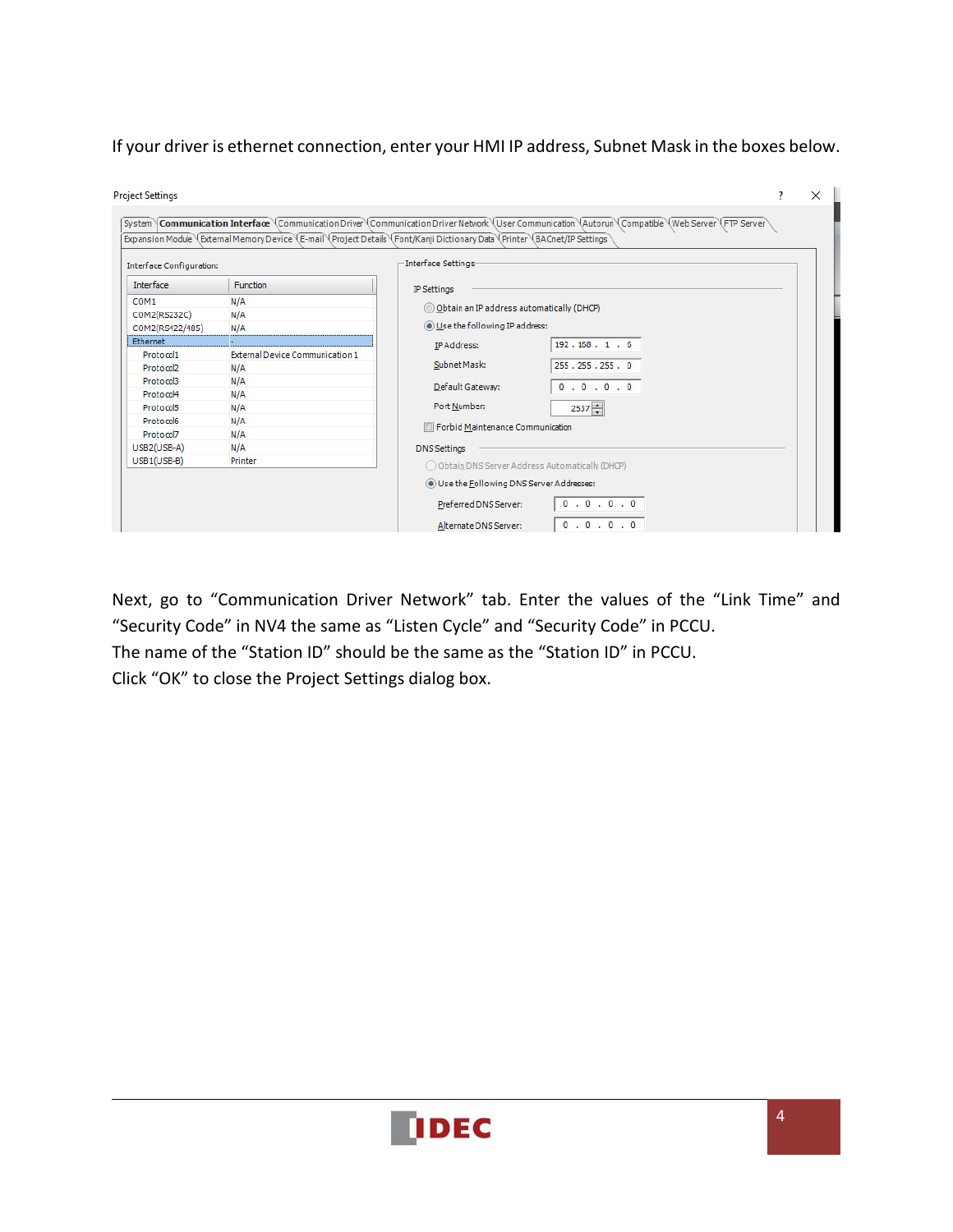| Settings:             |                                |                                        |                                |              |                   |                    |              |  |
|-----------------------|--------------------------------|----------------------------------------|--------------------------------|--------------|-------------------|--------------------|--------------|--|
| External Device<br>ID | <b>External Device</b><br>Name | <b>External Device Communication</b>   | Communication<br><b>Driver</b> | Slave Number | <b>IP Address</b> | <b>Port Number</b> | ۸            |  |
| $\overline{0}$        | $\mathbf{0}$                   | <b>External Device Communication 1</b> | Totalflow(G4 & G5)             |              |                   |                    |              |  |
| 1                     |                                | Disabled                               |                                |              |                   |                    |              |  |
| $\overline{2}$        |                                | <b>Disabled</b>                        |                                |              |                   |                    |              |  |
| 3                     |                                | <b>Disabled</b>                        |                                |              |                   |                    |              |  |
| 4                     |                                | <b>Disabled</b>                        |                                |              |                   |                    |              |  |
| 5                     |                                | <b>Disabled</b>                        |                                |              |                   |                    |              |  |
| 6                     |                                | <b>Disabled</b>                        |                                |              |                   |                    |              |  |
| $\overline{7}$        |                                | <b>Disabled</b>                        |                                |              |                   |                    |              |  |
| 8                     |                                | <b>Disabled</b>                        |                                |              |                   |                    |              |  |
| 19                    |                                | <b>Disabled</b>                        |                                |              |                   |                    |              |  |
| 10                    | 10 <sup>1</sup>                | Disabled                               |                                |              |                   |                    |              |  |
| 11                    | 11                             | <b>Disabled</b>                        |                                |              |                   |                    |              |  |
| 12                    | 12 <sup>2</sup>                | <b>Disabled</b>                        |                                |              |                   |                    |              |  |
| 13                    | 13                             | <b>Disabled</b>                        |                                |              |                   |                    |              |  |
| 14                    | 14                             | <b>Disabled</b>                        |                                |              |                   |                    |              |  |
| 15                    | 15                             | <b>Disabled</b>                        |                                |              |                   |                    |              |  |
|                       | 16                             | <b>Disabled</b>                        |                                |              |                   |                    | $\checkmark$ |  |

# **PCCU Settings (for reference only):**

|                       |                         |                 |                   |                      | Serial port settings |              |
|-----------------------|-------------------------|-----------------|-------------------|----------------------|----------------------|--------------|
| Port description:     |                         | Generic Com App |                   | Baud:                | 9600                 |              |
| Protocol:             | <b>Totalflow Remote</b> |                 |                   | Parity:              | None                 |              |
| RBAC:                 | <b>Disable</b>          |                 |                   | Data bits:           | 8                    | $\checkmark$ |
| Port used by: Unknown |                         |                 |                   | Stop bits:           | $\mathbf{1}$         |              |
|                       |                         | Listen cycle:   | $\Omega$          | Interface:           | <b>RS232</b>         | $\checkmark$ |
|                       |                         |                 | Timeouts & Delays |                      |                      |              |
| Ack timeout (s):      |                         | 10              |                   | Xmit key delay (ms): |                      | 420          |
|                       | Response delay (ms):    | 40              |                   | Unkey delay (ms):    |                      | 40           |
|                       |                         |                 |                   | Power up delay (ms): |                      | 80           |
|                       |                         |                 |                   |                      |                      |              |

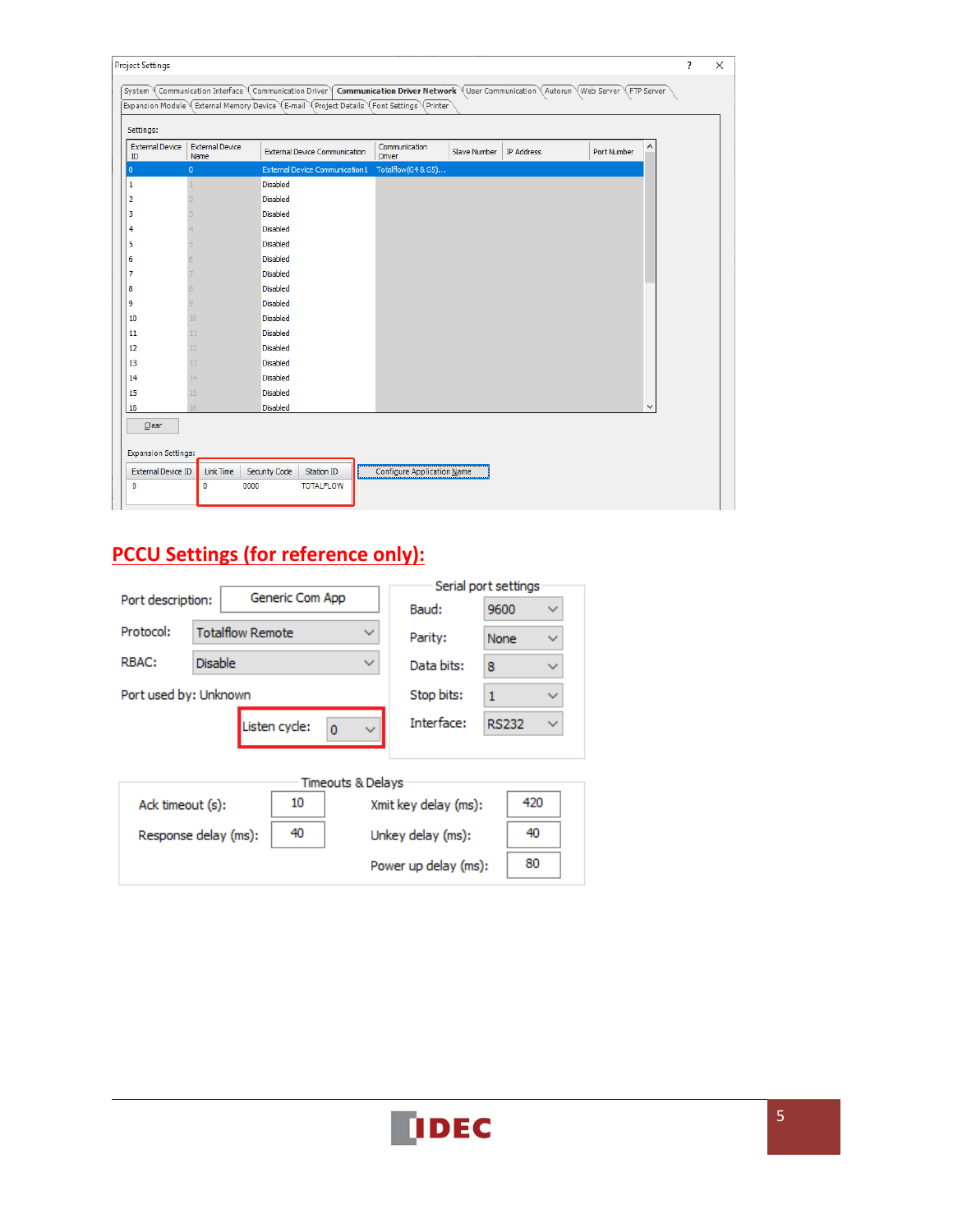|       | Station Setup Application/License Management   Battery Information   Resources   System Log   Security Log   Registry |                      |  |       |
|-------|-----------------------------------------------------------------------------------------------------------------------|----------------------|--|-------|
|       |                                                                                                                       |                      |  |       |
|       | <b>Description</b>                                                                                                    |                      |  | Value |
| 0.0.4 | <b>Station ID</b>                                                                                                     | <b>TOTALFLOW</b>     |  |       |
| 0.0.5 | Location                                                                                                              | <b>ABB Totalflow</b> |  |       |
| 0.9.0 | Date/Time                                                                                                             | 2020/05/28 15:58:09  |  |       |
| 0.9.0 | Set Device with PCCU Date/Time                                                                                        | : No                 |  |       |
|       | --- Security ---                                                                                                      |                      |  |       |
| 0.0.6 | Security Code Level 1                                                                                                 |                      |  |       |
| 0.0.7 | <b>Security Code Level 2</b>                                                                                          |                      |  |       |
| 0.7.3 | <b>Security Switch Status</b>                                                                                         | Off                  |  |       |

This is the end of the Communication Settings in WindOINV4 software.

# 2. Data Types of the ABB Registers and ABB Device Format.

Below are the Data Types of the ABB registers that we support.

| Data type in PCCU ABB software                   | Data Size in NV4 |
|--------------------------------------------------|------------------|
| Bool, Byte, Char, Int8, SInt8, UChar, UInt8      | <b>Byte</b>      |
| Int16, UInt16                                    | Word             |
| Datetime, Float, Int32, Register, SInt32, UInt32 | <b>DWord</b>     |
| Double                                           | Double           |
| String 65, UInt8 [65]                            | <b>String</b>    |

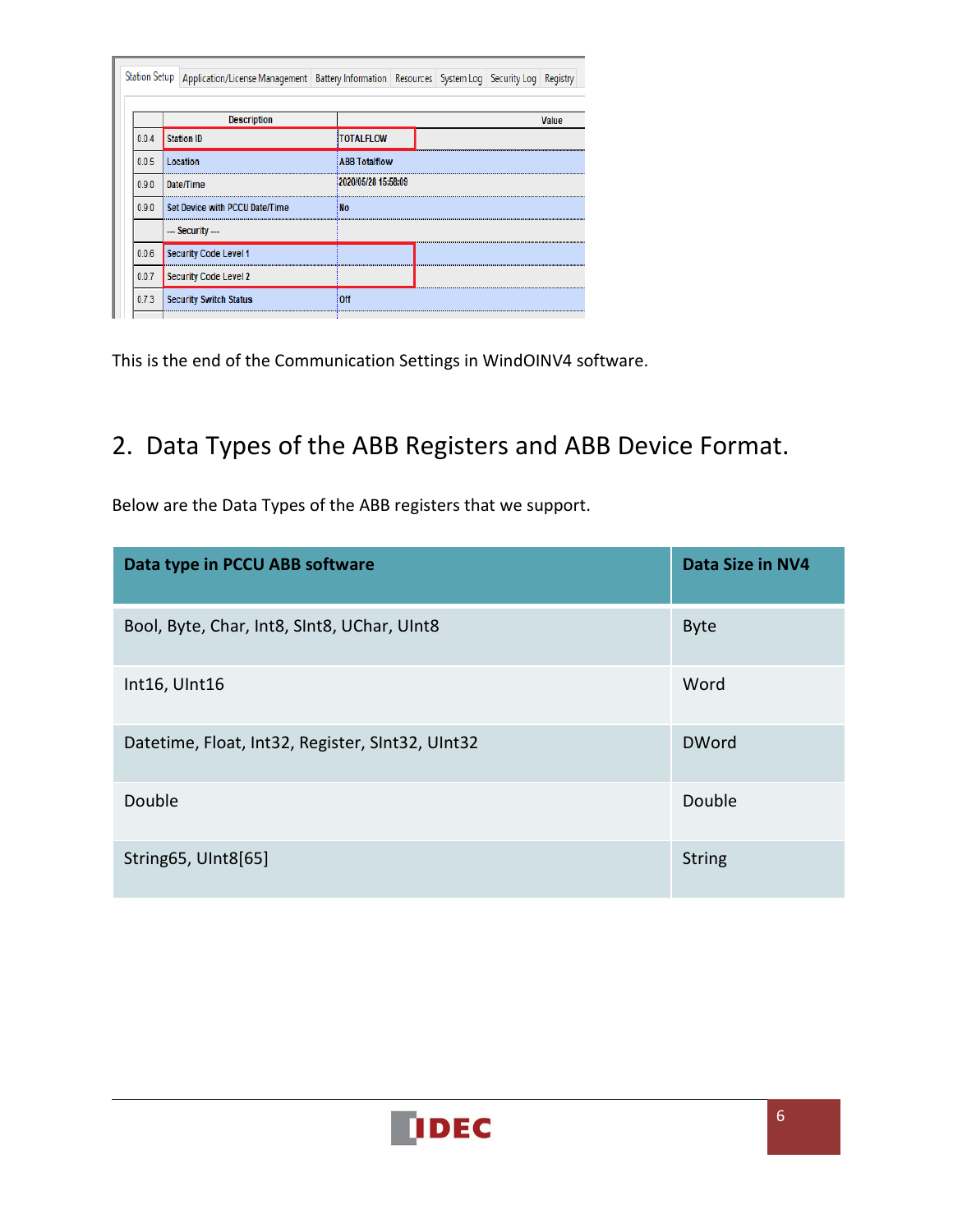## • Bit Device Format: Application.Array.Register/Bit:Data Size

| Part Name:                  | BitButton1        |                                   |                            | >> OFF Text    |           | >> ON Text |                      |
|-----------------------------|-------------------|-----------------------------------|----------------------------|----------------|-----------|------------|----------------------|
| <b>Action Mode:</b>         |                   | Momentary                         | $\cdot$                    |                |           |            |                      |
| Destination Device Address: |                   | 0:0.1.2/3:Byte                    |                            | $\mathbf{m}$   |           |            |                      |
| Write:                      | <b>Tag Editor</b> |                                   |                            |                |           | ?          | $\times$             |
| Source Data                 | Target:           |                                   | <b>External Device 0:0</b> |                |           |            | $\blacktriangledown$ |
| Device Address              |                   |                                   |                            |                |           |            |                      |
| Transfer:                   |                   |                                   |                            |                |           |            |                      |
| View Switching M            |                   |                                   |                            |                |           |            |                      |
| <b>Button</b>               |                   |                                   | A *********                | ▵              |           |            |                      |
| Device Add                  |                   | Select Application from Name List |                            |                |           |            |                      |
| No Image                    | Application:      | Array:                            | Register:                  | $\sqrt{B}$ it: |           | Data Size: |                      |
|                             |                   | 아이.                               | $1 -$ .                    | $2 - l$        | $3\div$ : | Byte       | $\blacktriangledown$ |
|                             |                   |                                   |                            |                |           |            |                      |

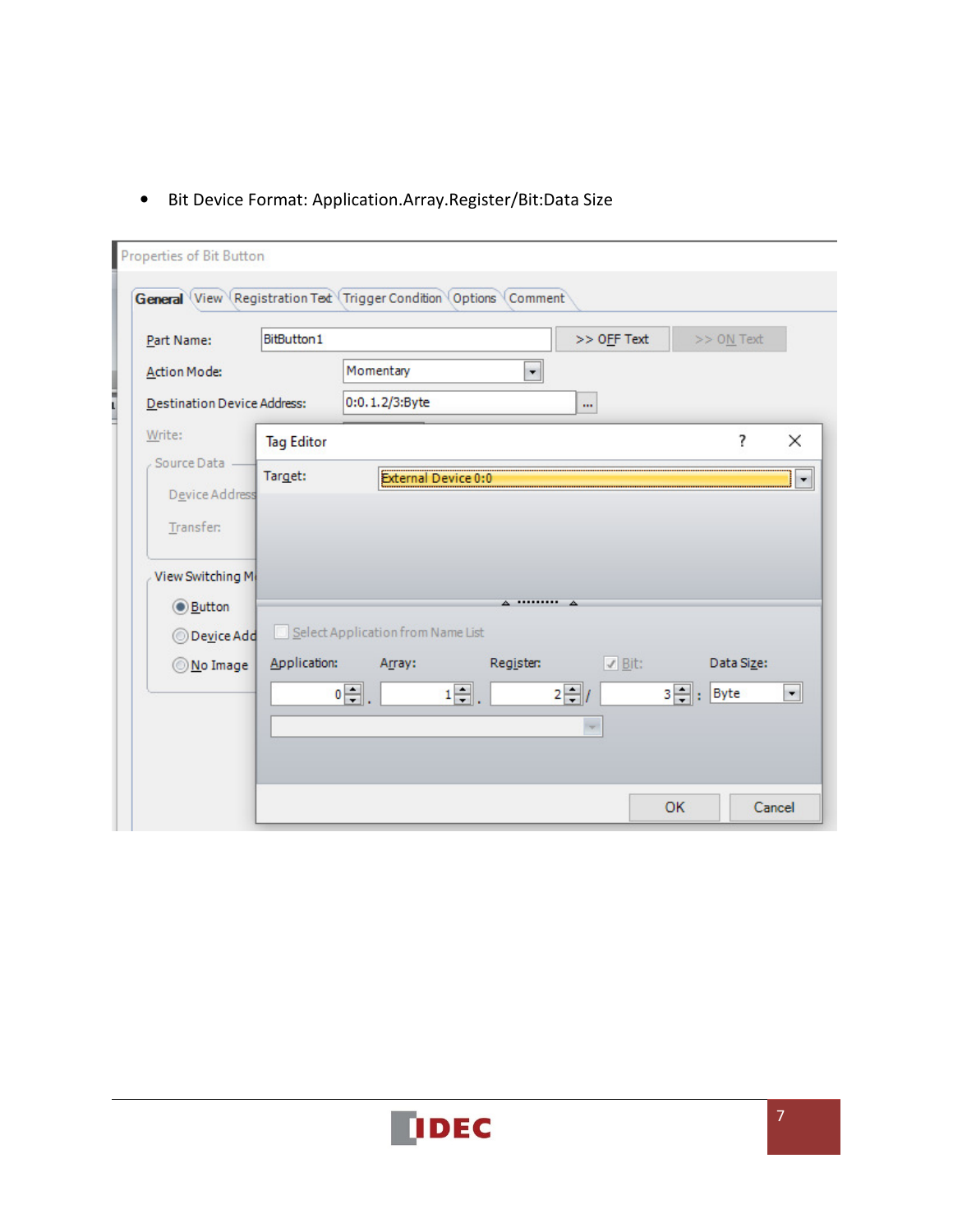#### • Word device: Application.Array.Register:Data Size

| Part Name:                        | WordButton1          |                   |                                   | >> OFF Text |             | >> ON Text |                                                             |                      |
|-----------------------------------|----------------------|-------------------|-----------------------------------|-------------|-------------|------------|-------------------------------------------------------------|----------------------|
| Action Mode:                      |                      | Set               | $\blacksquare$                    |             |             |            |                                                             |                      |
| Data Type:                        |                      | <b>UBIN16(W)</b>  | $\overline{\phantom{0}}$          |             |             |            |                                                             |                      |
| Source 1:                         |                      |                   |                                   |             |             |            | ?                                                           | ×                    |
| Source Data                       |                      | <b>Tag Editor</b> |                                   |             |             |            |                                                             |                      |
| ◎ Value                           |                      | Target:           | External Device 0:0               |             |             |            |                                                             | $\blacktriangledown$ |
| Transfer:                         | Use Reference Device |                   |                                   |             |             |            |                                                             |                      |
|                                   |                      |                   |                                   | A  A        |             |            |                                                             |                      |
| <b>Destination Device Address</b> |                      |                   | Select Application from Name List |             |             |            |                                                             |                      |
| Destination Device Addres         |                      |                   |                                   |             |             |            |                                                             |                      |
| Use Reference Device              |                      | Application:      | Array:                            | Register:   | $\Box$ Bit: |            | Data Size:                                                  |                      |
|                                   |                      | $11 -$ .          | 5구.                               | $0 - 1$     |             |            | $\circ$ $\div$ $\cdot$ String $\blacksquare$ $\blacksquare$ |                      |
| Write:<br>View Switching Method   |                      |                   |                                   |             |             |            |                                                             |                      |
| <b>Button</b>                     |                      |                   |                                   |             |             | OK         |                                                             | Cancel               |

Please note that the Data Type should be set correctly between ABB and IDEC. If it is set incorrectly, the value on the HMI will not show correctly and the communication error will be displayed.

#### Special Note:

 \* Currently IDEC does not support Double data type in WindnOINV4. Therefore, if a Double data type is used in PCCU, please set this device's Data type to Float in WindO/I-NV4.

Precision of the double value will be reduced and some value will not be displayed because the digit range for Float is set to 1~10 in WindO/I-NV4.

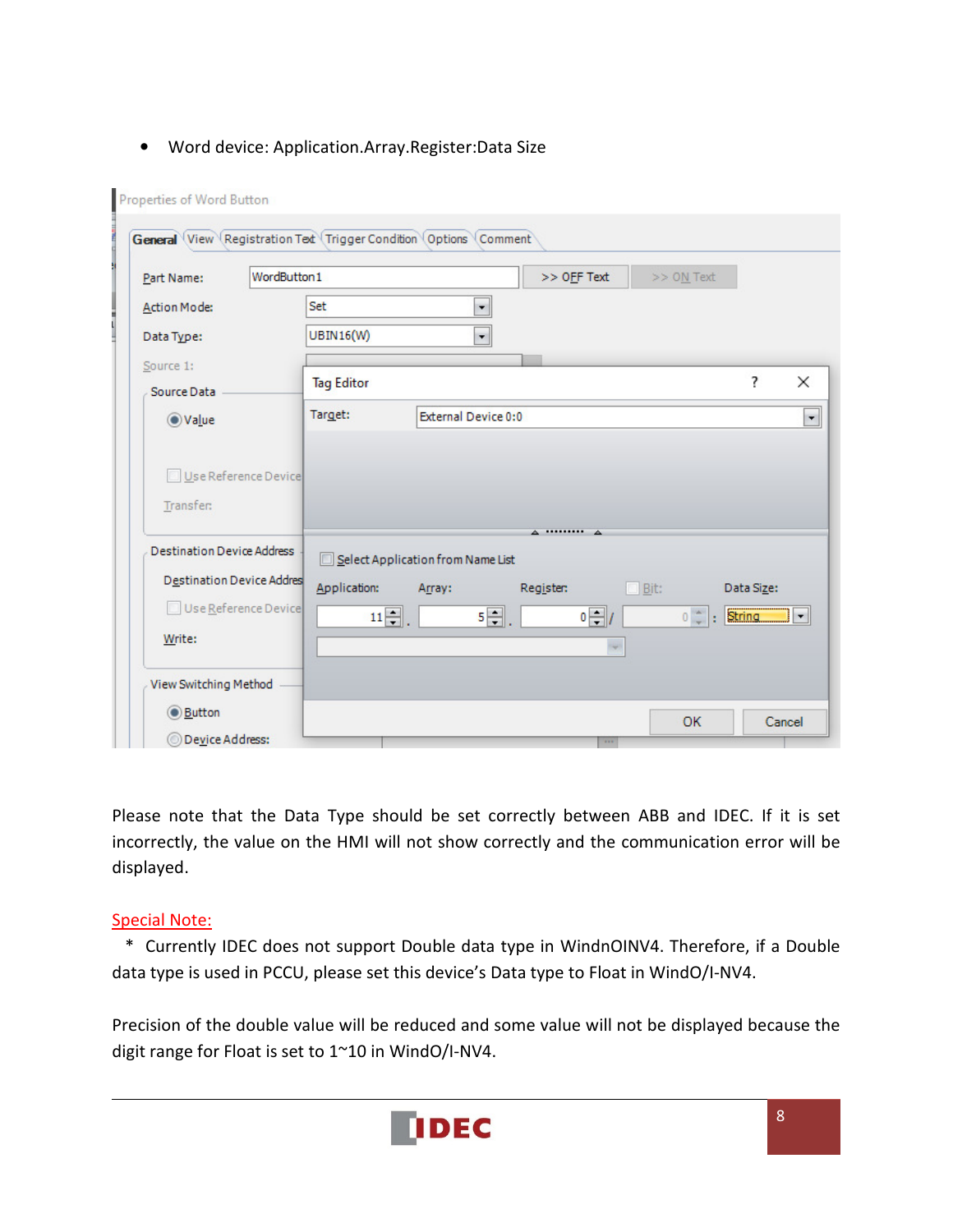## For example: Double value "113.766093633332999957019637804" in ABB unit will be displayed as the Float value "113.76609" on the HMI.

| Part Name:<br>NumInout1                                         |             |                              |             |                                   |                     |                                |                               |    |                             |          |
|-----------------------------------------------------------------|-------------|------------------------------|-------------|-----------------------------------|---------------------|--------------------------------|-------------------------------|----|-----------------------------|----------|
| Methods of using the Numerical Input:                           |             | Use as Numerical Input       |             |                                   |                     | $\left\vert \psi\right\rangle$ |                               |    |                             |          |
| Keypad                                                          |             |                              |             |                                   |                     |                                |                               |    |                             |          |
| Type:                                                           | Standard    |                              | $\bullet$   |                                   |                     |                                |                               |    |                             |          |
| Screen Number:                                                  | $3001 -$    |                              |             | <b>Tag Editor</b>                 |                     |                                |                               |    | ?                           | $\times$ |
| Adjust location automatically                                   |             |                              |             | Target:                           | External Device 0:0 |                                |                               |    |                             |          |
| Coordinates X:                                                  |             |                              |             |                                   |                     |                                |                               |    |                             |          |
|                                                                 | $0 \leq$    | r                            |             |                                   |                     |                                |                               |    |                             |          |
|                                                                 |             |                              |             |                                   |                     |                                |                               |    |                             |          |
|                                                                 |             |                              |             |                                   |                     |                                |                               |    |                             |          |
| Display Type<br>· Decimal                                       | Hexadecimal |                              |             |                                   |                     | A 1000000 A                    |                               |    |                             |          |
|                                                                 |             |                              |             | Select Application from Name List |                     |                                |                               |    |                             |          |
| Data Type:                                                      | Float32(F)  |                              | ᆌ<br>Did    | <b>Application:</b>               | Array:              | Register:                      |                               | 8社 | Data Size:                  |          |
| Display Eloating Point                                          |             | Floating Digits              |             |                                   |                     |                                |                               |    | DWord                       |          |
| / Suppress Zeros                                                |             | Do not display when the valu |             | $0 \frac{1}{2}$ .                 | $3\frac{1}{2}$ .    |                                | $0\left \frac{\pi}{2}\right $ |    | $0\left \frac{m}{m}\right $ |          |
| Data Format<br>Display the minus sign                           |             | Display the plus sign        |             |                                   |                     |                                | 54                            |    |                             |          |
| Symbol to show when out of range or Error occurs:               |             |                              | ? (question |                                   |                     |                                |                               |    |                             |          |
| When input value is out of range, display value near maximum of |             |                              |             |                                   |                     |                                |                               | OK |                             | Cancel   |

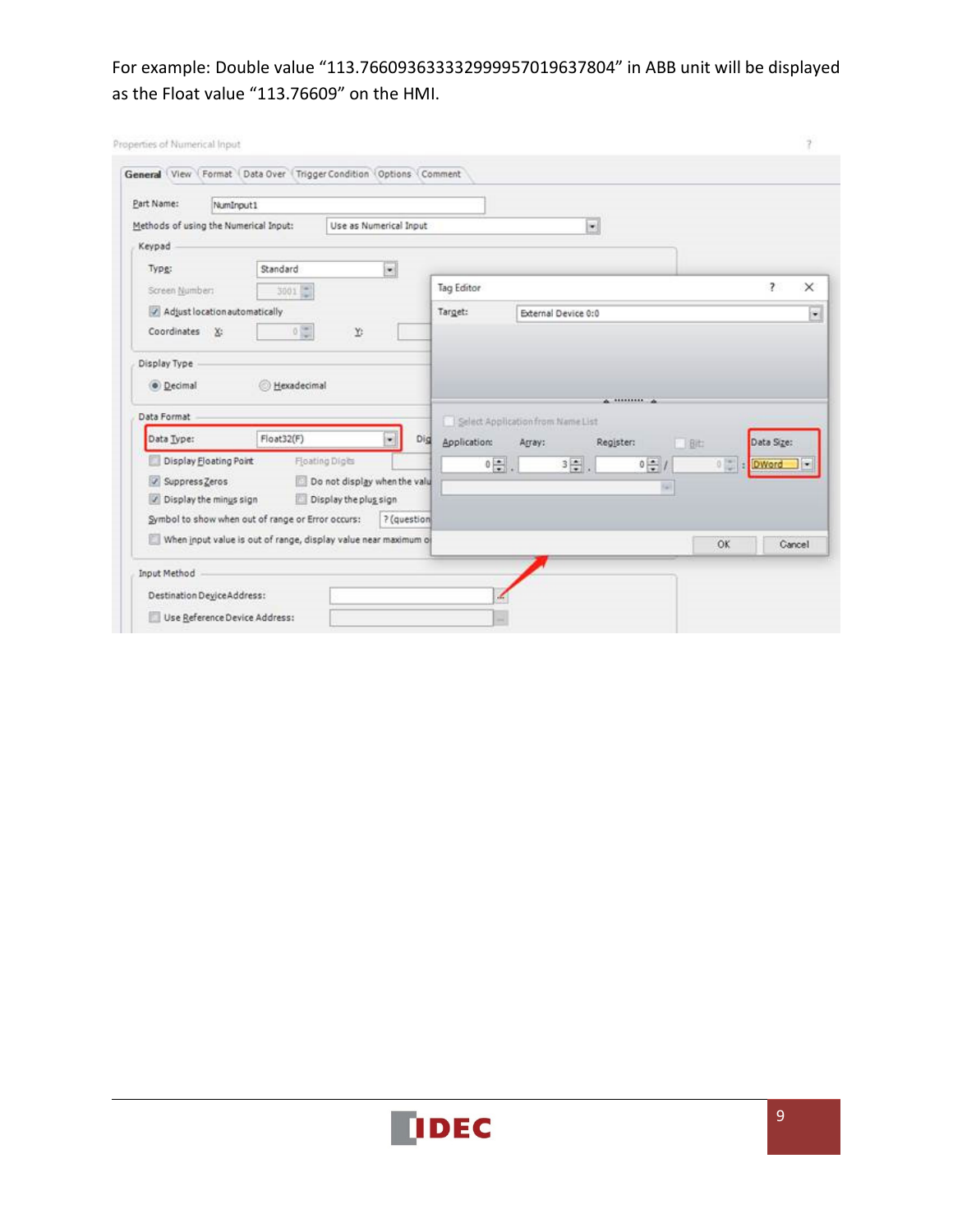# 3. Wiring Diagram

## RS232 Connection between ABB and IDEC HMI



RS485 Connection between ABB and IDEC HMI



**IDEC**